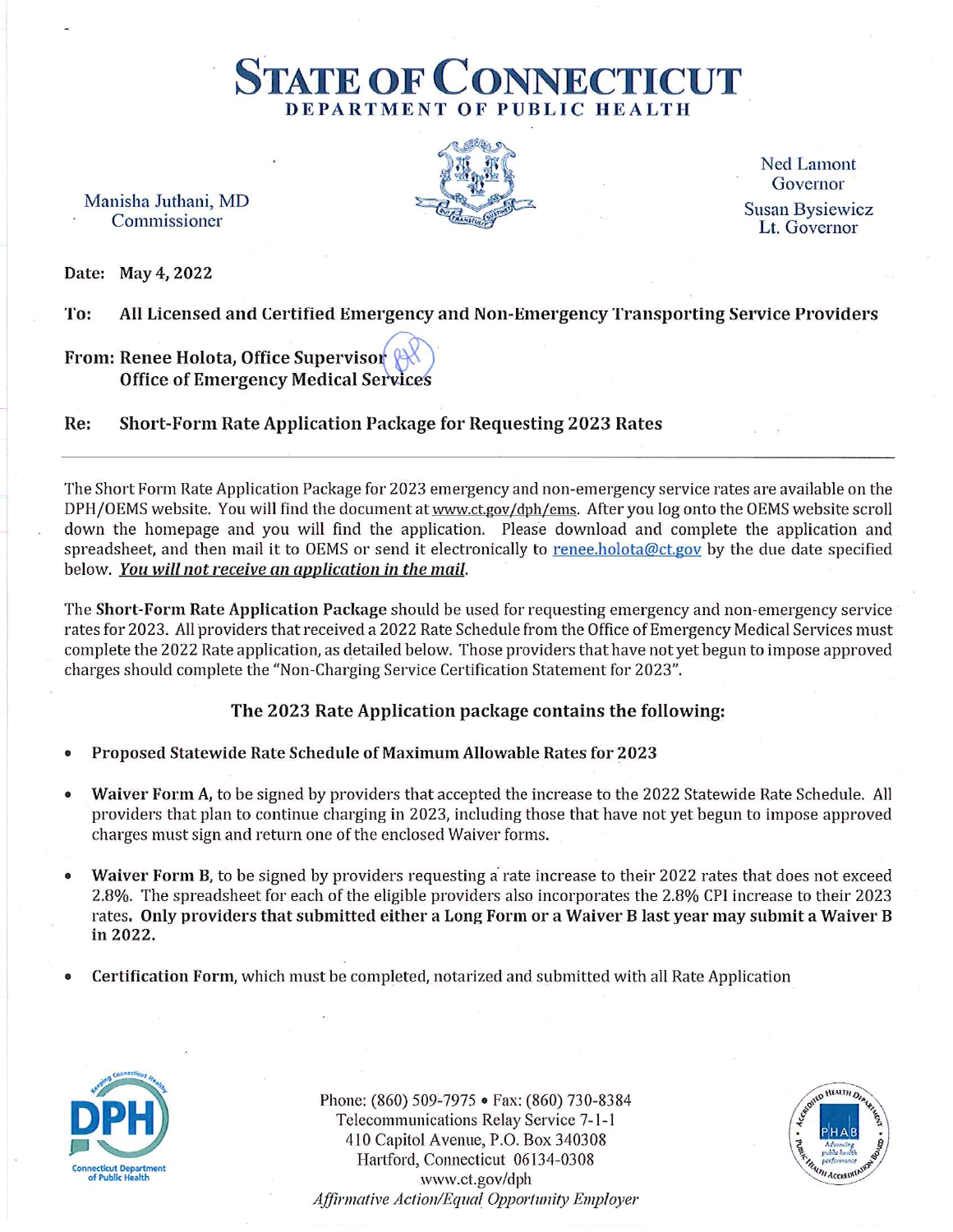- **Instructions** for Preparing the Short-Form Rate Application for 2023
- Short-Form Rate Application Spreadsheet
- A Rate Application **Checklist**

If you wish to request more than the 2.8% CPI increase in 2023 for any of your approved 2022 rate categories, contact Renee Holota at (860) 509-8103 or renee.holota@ct.gov for a 2023 Full Rate Application package.

### **Filing Requirements and Due Date:**

The Office of Emergency Medical Services (OEMS) must receive in Hartford by no later than **the close of business (4:30 p.m.) on August 31, 2022** the following:

- Notarized Certification form;
- One of the following as appropriate;
	- o Waiver form A
	- o Waiver form B
	- o Non-charging certification form
- Short-Form Rate Application Spreadsheet if charging; and
- Rate Application Checklist form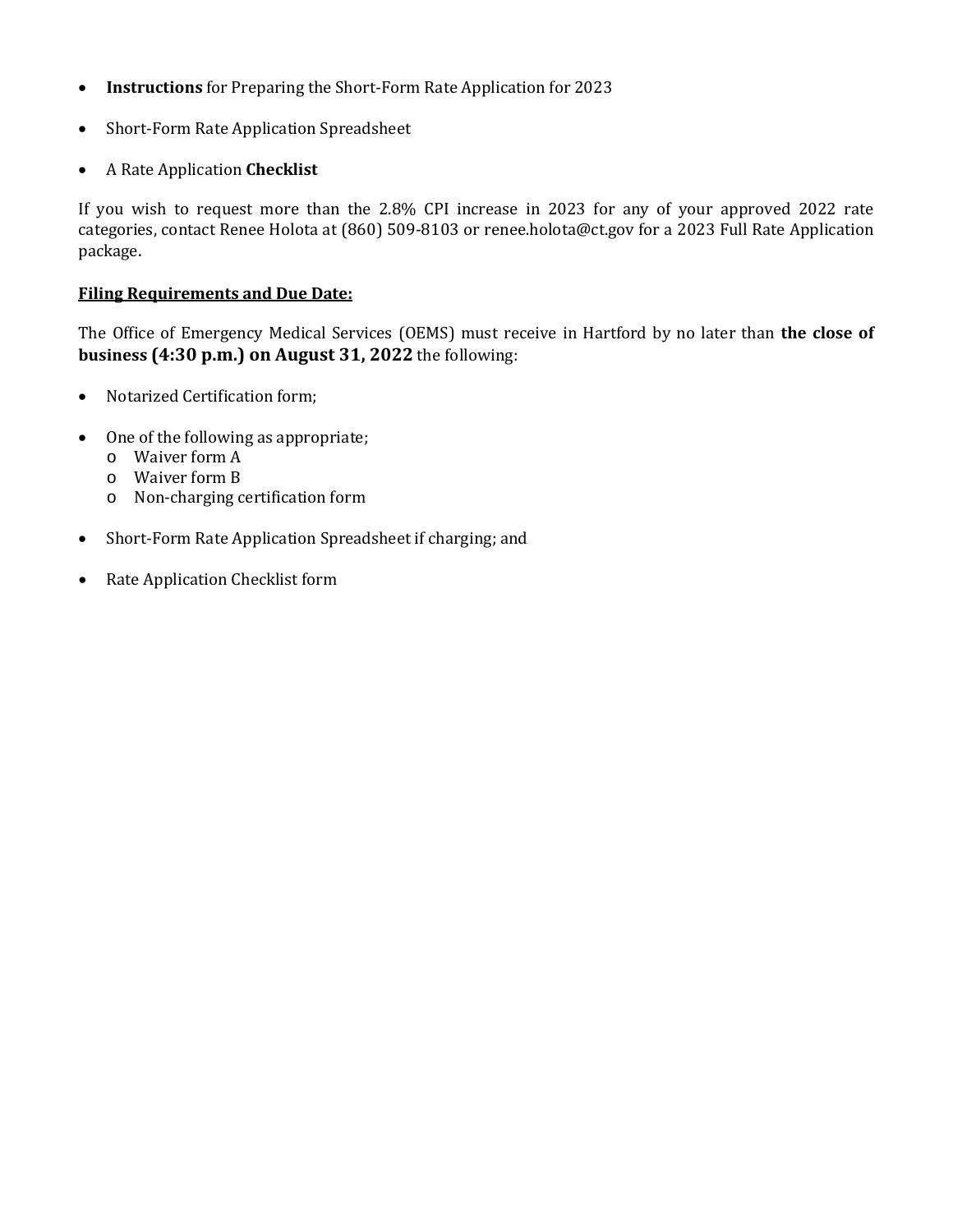### **SCHEDULE OF MAXIMUM ALLOWABLE RATES**

#### EFFECTIVE January 1, 2023 through December 31, 2023

### PROPOSED RATE SCHEDULE FOR 2023

### **ANCILLARY CHARGES**

|                                    | \$20.32  |
|------------------------------------|----------|
|                                    | \$166.00 |
| <b>INVALID COACH RATE SCREDULE</b> |          |
| Base Rate.                         | \$146.00 |
|                                    | \$185.00 |

### **ANCILLARY CHARGES**

All charges must be in conformance with the definitions on the subsequent pages entitled "Explanatory Notes On the Implementation of the 2023 Schedule of Maximum Allowable Rates," which are attached to, and become part of, Schedule.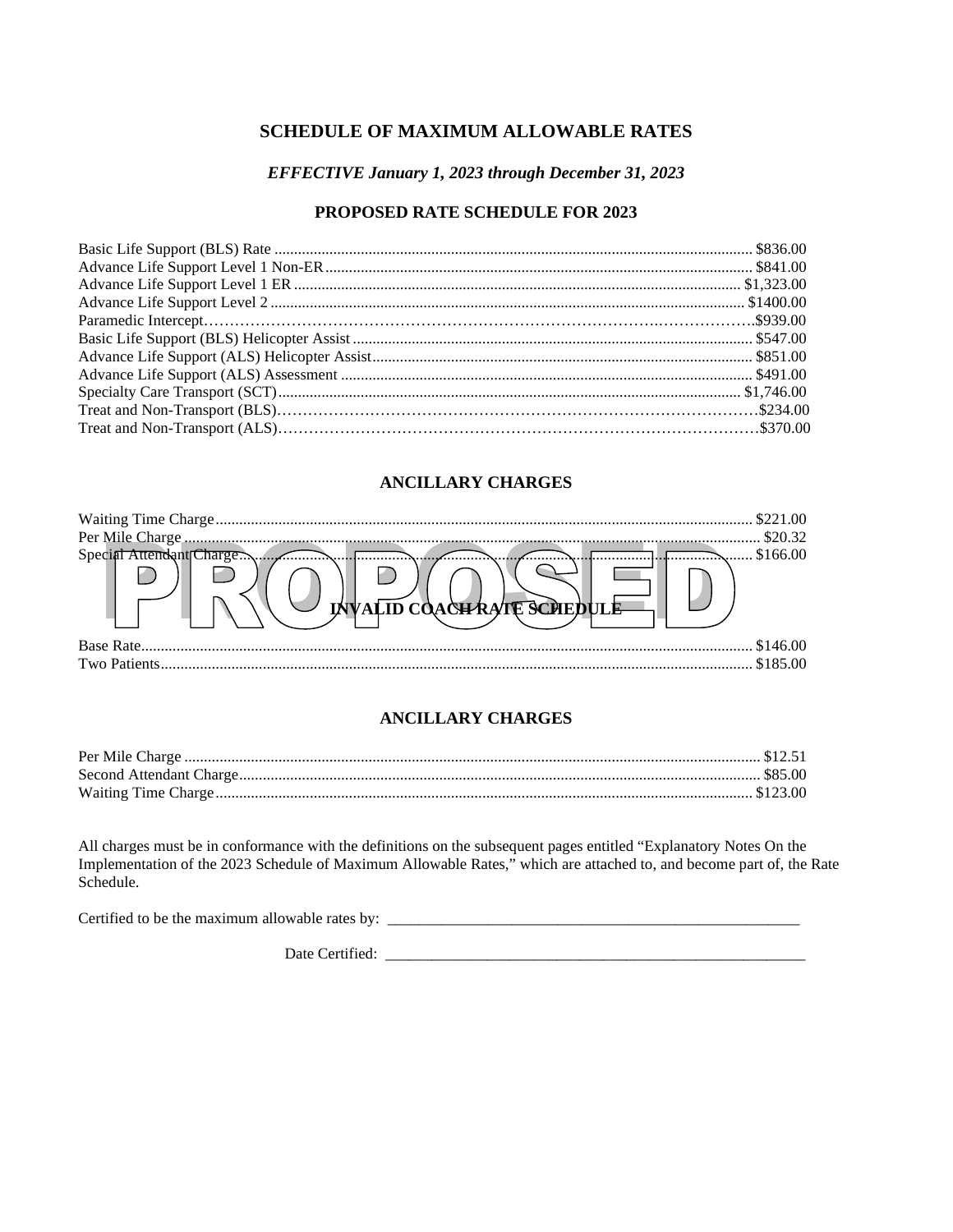### **EXPLANATORY NOTES FOR THE IMPLEMENTATION OF THE 2023 SCHEDULE OF MAXIMUM ALLOWABLE RATES**

**Not Applicable or "N/A"** – indicates that charges are not applicable in this category for the provider named on page one of this Schedule. Connecticut issues rates consistent with the provider's certification/licensure level.

**Basic Life Support** – means transportation by ground ambulance vehicle and supplies and services, plus the provision of BLS ambulance services. The ambulance must be staffed by an individual who is qualified in accordance with State and local laws as an emergency medical technician (EMT).

An emergency response by a certified or licensed ambulance provider, when no transportation is provided due to the fact that the patient is pronounced/presumed dead by an individual authorized by the State to make such pronouncement/presumption after the ambulance is called. **No ancillary fees, including mileage, may be added to this rate for patients that are pronounced dead.** 

The ambulance service and personnel must comply with all relevant CT General Statutes and DPH Regulations, including, but not limited to, the minimal vehicle standards and staffing requirements specified, and cited, in DPH Regulations Section 19a-179-10 (b) "Basic Ambulance Service." Basic life support level services are those performed by personnel certified in Connecticut as Emergency Medical Technicians (EMT).

**Advanced Life Support Level 1 Non-Emergency (ALS Non-ER)** – the maximum charge, in addition to applicable ancillary fees, that may be assessed a patient who is transported in a ground ambulance vehicle by a **licensed** provider for the purposes of receiving, **non-emergency, ambulance services at the Advanced Life Support Level 1.** The ambulance service and personnel must comply with all relevant CT General Statutes and DPH Regulations, including, but not limited to, the minimal vehicle standards and staffing requirements specified, and cited, in DPH Regulations Section 19a-179-10 (c) "Mobile Intensive Care-Intermediate Level (MIC-I) Service, AEMT Level Service is the same." Advanced Life Support Level 1 services are those performed by personnel certified in Connecticut as an Advanced Emergency Medical Technician (AEMT) or Paramedic.

Non-emergency ALS services may include, but are not limited to the following:

- 1. Inter-facility transport to/from a hospital, skilled nursing facility or the patient's home and/or
- 2. Round trip transportation to a hospital or non-hospital based out patient facility to obtain necessary diagnostic and/or therapeutic services such as a CT scan, radiation therapy or dialysis for renal disease.

**Advanced Life Support Level 1, Emergency (ALS 1, ER)** – means transportation by ground ambulance vehicle, supplies and services and either an ALS assessment by ALS personnel or the provision of at least one ALS intervention, in compliance with the CGS and DPH Regulations, **in the context of an emergency response to a 911 call or equivalent.** An emergency response is defined as responding immediately at the ALS 1 level of service to a 911 call or equivalent. An immediate response is one in which the ambulance provider begins as quickly as possible to take the steps necessary to respond to the cal**l.**

Advanced Life Support Level 1 (ALS 1) services include an assessment by ALS personnel or the provision of at least one ALS intervention. An ALS assessment is performed by an ALS crew as part of an emergency response that was necessary because the patient's reported condition at the time of dispatch was such that only an ALS crew was qualified to perform the assessment to determine whether ALS interventions were needed, or may be needed, during transport. An ALS assessment does not necessarily result in a determination that the patient requires an ALS level of service, or that ALS personnel accompany the patient during transport. It is incumbent on the ALS Service to verify that the call was dispatched as an ALS call according to Emergency Medical Dispatch (EMD) protocols pursuant to Public Act 00-151. **The transporting BLS service is entitled to the BLS Rate in the ALS Assessment billing process.** 

An ALS provider is defined as a provider whose staff includes an individual trained and authorized at the Advanced EMT or Paramedic level. An ALS assessment charge is only relevant and reimbursable in an emergency response. The ALS 1 category replaced the Intermediate Surcharge definition used for the 2003 Rate Schedule.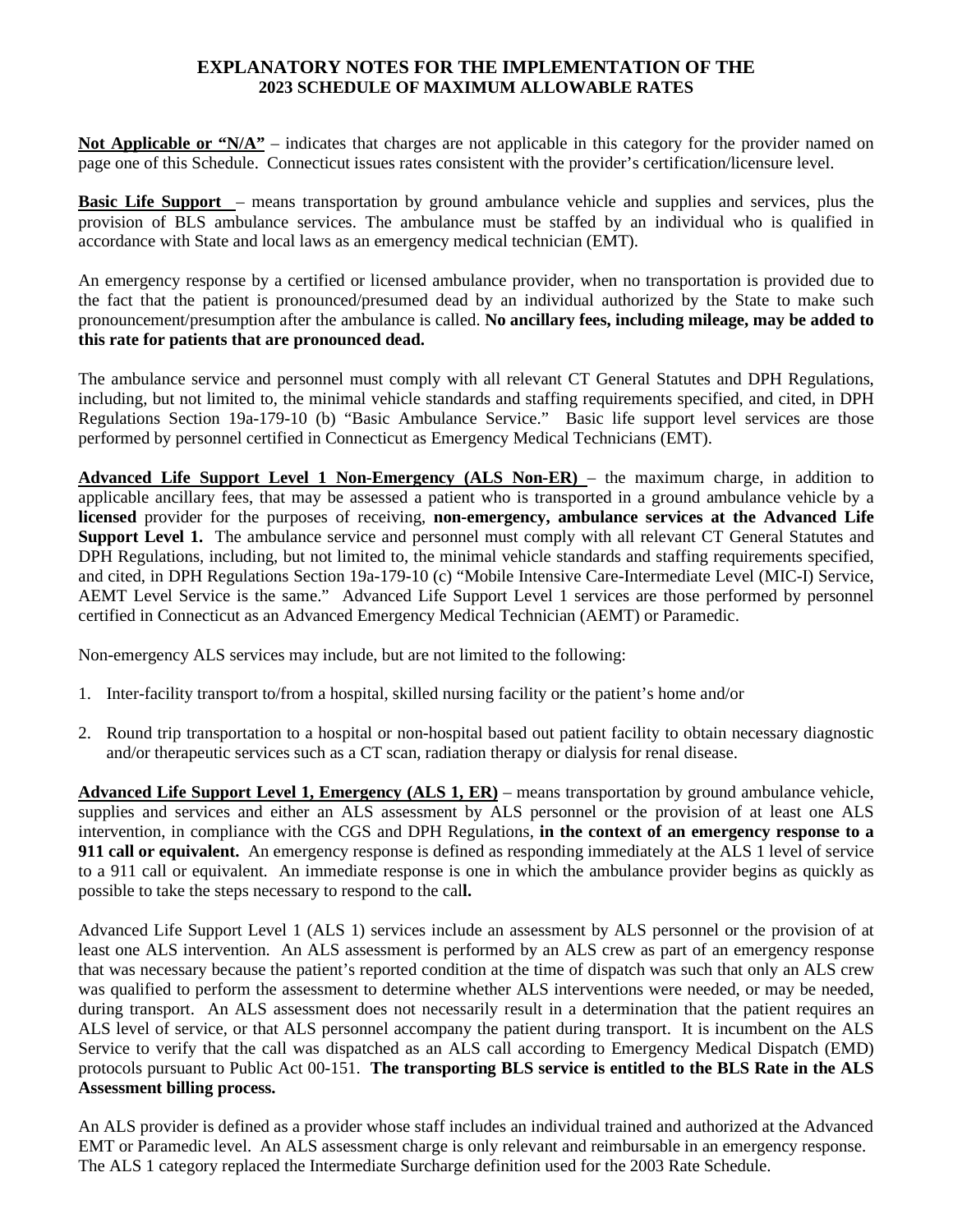**Advanced Life Support Level 2 (ALS 2) –** means either transportation by ground ambulance vehicle, supplies and services, and the administration of at least three medications by intravenous push/bolus or by continuous infusion excluding crystalloid, hypotonic, isotonic, and hypertonic solutions (Dextrose, Normal Saline, Ringer's Lactate); or transportation, medically necessary supplies and services, and the provision of at least one of the following ALS procedures:

- (1) Manual defibrillation/cardioversion.
- (2) Endotracheal intubation.
- (3) Central venous line.
- **(**4) Cardiac pacing.
- (5) Chest decompression.
- (6) Surgical airway.
- (7) Intraosseous line.

ALS 2 services are those performed by personnel licensed in Connecticut as Paramedics pursuant to the provisions in CGS Section 20-206jj - 206nn. The ambulance service and personnel must comply with all other relevant CT General Statutes and DPH Regulations, including, but not limited to, the minimal vehicle standards and staffing requirements specified, and cited, in DPH Regulations Section 19a-179-10, (d) "Mobile Intensive Care-Paramedic Level (MIC-P)."

**Paramedic Intercept** – means Paramedic services furnished by an entity that does not furnish the ground ambulance transport. The provider must be able to document that:

- 1. Paramedic/ALS services were provided in accordance with medical direction and oversight.
- 2. The paramedic accompanied the patient to the hospital in the patient transport vehicle

**BLS Helicopter Assist** – Indicates the maximum charge that may be assessed a patient, including applicable ancillary fees, for a Basic Life Support Ambulance Service providing care at the scene to such patient when such patient is ultimately transported by a state certified or licensed air ambulance.

**ALS Helicopter Assist -** Indicates the maximum charge that may be assessed a patient, including applicable ancillary fees, for an Advanced Life Support Service providing care at the scene to such patient when such patient is ultimately transported by a state certified or licensed air ambulance.

**Specialty Care Transport (SCT)** - means inter-facility transportation of a critically injured or ill beneficiary by a ground ambulance vehicle, including supplies and services, at a level of service beyond the scope of the Paramedic. SCT is necessary when a beneficiary's condition requires ongoing care that must be furnished by one or more health professionals in an appropriate specialty area, for example, nursing, emergency medicine, respiratory care, cardiovascular care, or a paramedic with additional training.

To assess the SCT charge a provider must be authorized at the paramedic level and must provide such care in accordance with medical direction and/or authorized protocols and applicable Connecticut statutes and DPH Regulations, including, but not limited to, those specified above in ALS 2.

**Waiting Time Charge** –may be assessed, in addition to the applicable ground ambulance transport charge, on the basis of a minimum wait of one hour. When waiting time exceeds one hour, additional time shall be charged in quarter hour increments.

**Per Mile Charge** – may be assessed, in addition to the applicable ambulance transport charge, from the point of origin to the point where the patient is transported. Mileage reimbursement shall be based on the number of actual miles the patient is transported.

**Special Attendant Charge**– may be assessed, in addition to the applicable ambulance transport charge, for the use of attendants with characteristics specifically requested by or on behalf of the patient. Such special characteristics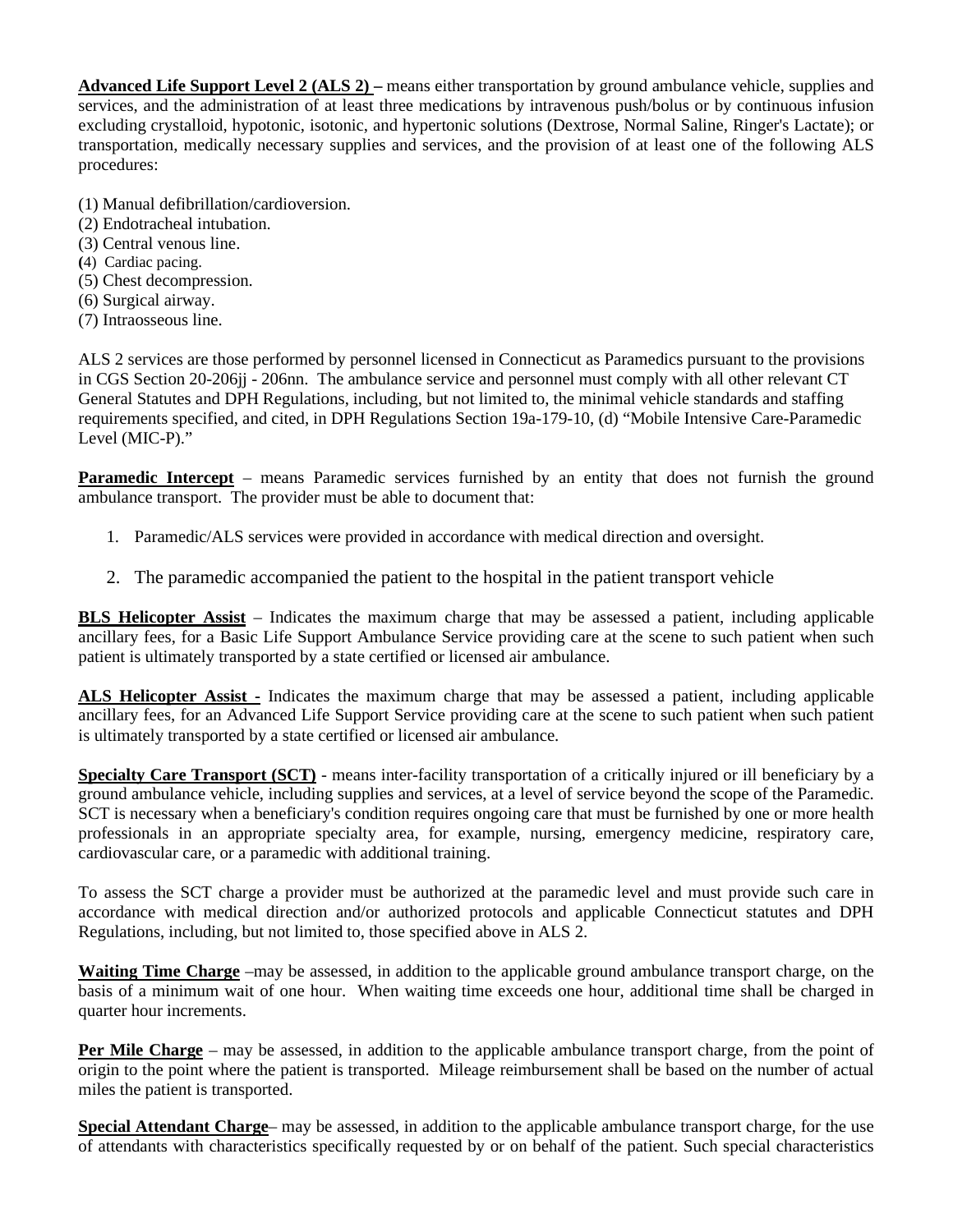include, but are not limited to, special training or experience or an attendant of a specific gender. There shall be no additional charge if an attendant with the requested characteristics has already been scheduled by the provider.

#### **Treat and Non-Transport BLS**:

- 1. Includes assessment of a patient by an EMT, including either pulse oximetry, blood glucometry or vital signs PLUS one or more of the following BLS interventions: supplemental oxygen, splinting, lifting and moving of a patient, administration of medications within the BLS scope of practice (oral glucose, aspirin, naloxone, etc.)
- 2. Excludes the routine assessment of a patient WITHOUT administration of one of the above interventions, or response to a third-party call for service that doesn't require the interventions above.

### **Treat and Non-Transport ALS:**

1. Includes assessment of a patient by an Advanced EMT or paramedic, including the above items plus ECG, 12-lead ECG, ETCO2, intravenous access, parenteral administration of medications, or other skills reserved to ALS providers.

**Bundle Billing** – It is permissible for a BLS ambulance service to bill for ALS assessment and interventions provided that the ALS care is rendered by an EMS service, authorized at the paramedic level, which has entered into a bundle billing agreement with the BLS service that submits the bill.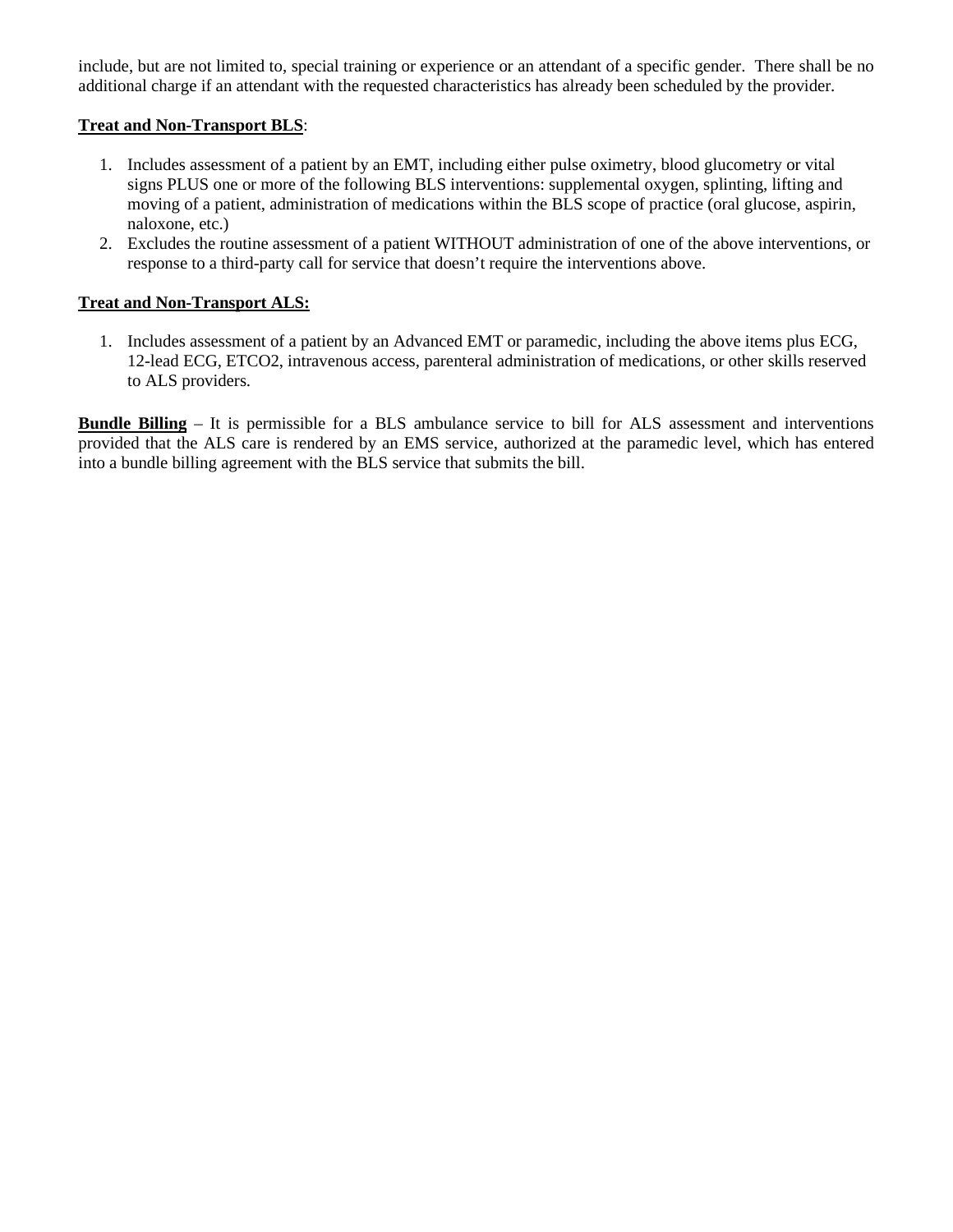# **WAIVER A FOR 2023 RATES**

As the Chief Executive Officer of the licensed or certified service provider identified below, I am aware of the right to a hearing regarding the annual establishment of maximum allowable rates for emergency or non-emergency services pursuant to Section 19a-179-21 (h) (1) (A) of the Regulations of Connecticut State Agencies.

I willingly waive the right to such hearing regarding the establishment of maximum allowable rates for these services for the calendar year beginning January 1, 2023 through December 31, 2023 pursuant to Section 19a-179-21 (h) (1) (B) of the Regulations of Connecticut State Agencies.

**I hereby accept the applicable maximum allowable rates for emergency or non-emergency services contained in the Statewide Rate Schedule for 2023**, which have been approved by the Commissioner of the Department of Public Health to be effective for the calendar year January 1, 2023 through December 31, 2023

\_\_\_\_\_\_\_\_\_\_\_\_\_\_\_\_\_\_\_\_\_\_\_\_\_\_\_\_\_\_\_\_\_\_\_\_\_\_\_\_\_\_\_\_\_\_\_\_\_\_\_\_\_\_\_\_\_\_\_\_\_\_\_\_\_\_\_ Name of Licensed or Certified Service Provider

\_\_\_\_\_\_\_\_\_\_\_\_\_\_\_\_\_\_\_\_\_\_\_\_\_\_\_\_\_\_\_\_\_\_\_\_\_\_\_\_\_\_\_\_\_\_\_\_\_\_\_\_\_\_\_\_\_\_\_\_\_\_\_\_\_\_\_\_\_\_\_ Name and Title of Chief Executive Officer

\_\_\_\_\_\_\_\_\_\_\_\_\_\_\_\_\_\_\_\_\_\_\_\_\_\_\_\_\_\_\_\_\_\_\_\_\_

\_\_\_\_\_\_\_\_\_\_\_\_\_\_\_\_\_\_\_\_\_\_\_\_\_\_\_\_\_\_\_\_\_\_\_\_\_\_\_\_\_\_\_\_\_

Signature of Chief Executive Officer

\_\_\_\_\_\_\_\_\_\_\_\_\_\_\_\_\_\_\_\_\_\_\_\_\_\_\_\_\_\_

Business Phone Number

Date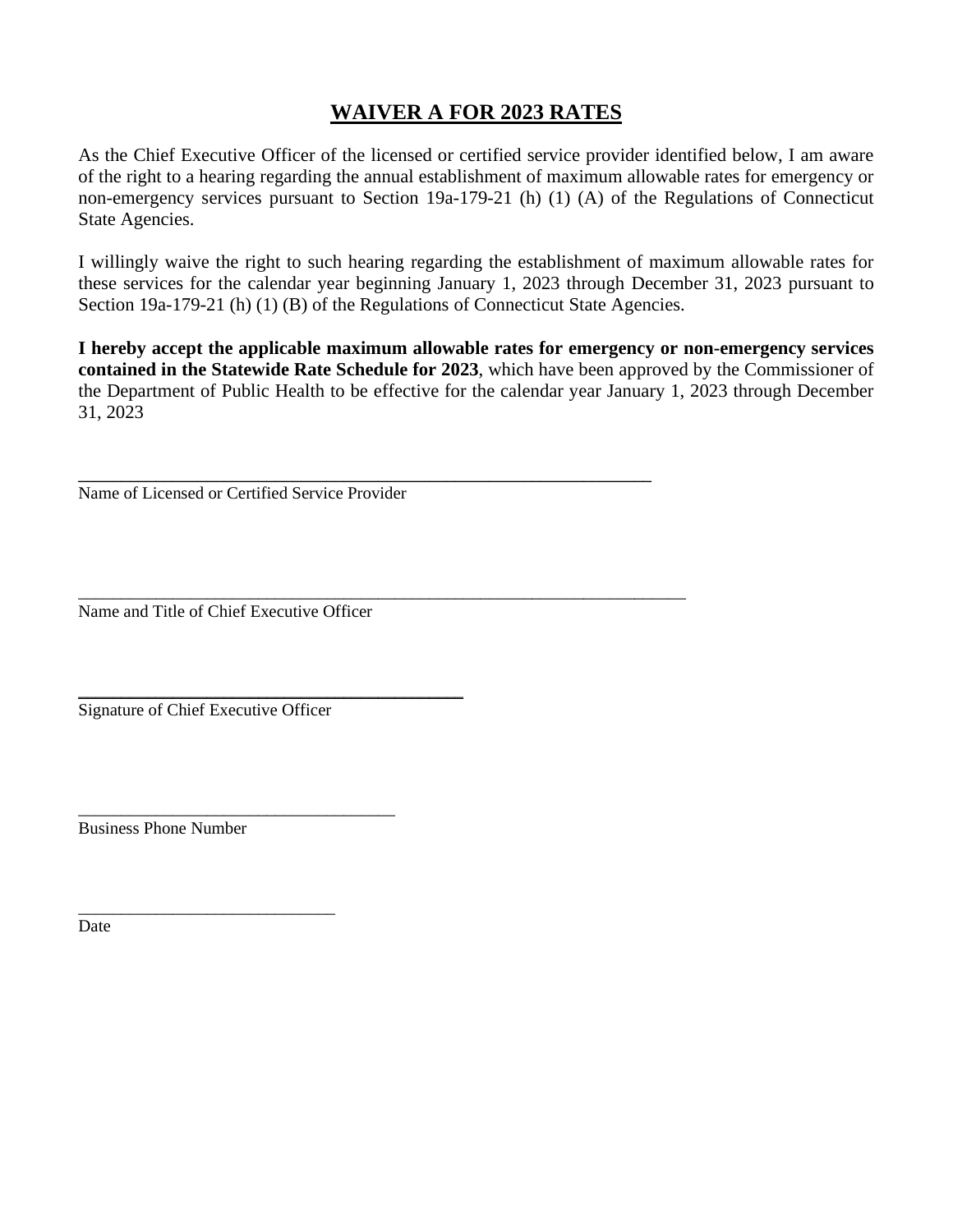# **WAIVER B FOR 2023 RATES**

As the Chief Executive Officer of the licensed or certified service provider identified below, I am aware of the right to a hearing regarding the annual establishment of maximum allowable rates for emergency or non-emergency services pursuant to Section 19a-179-21 (h) (1) (A) of the Regulations of Connecticut State Agencies.

I willingly waive the right to such hearing regarding the establishment of maximum allowable rates for these services for the calendar year beginning January 1, 2023 through December 31, 2023 pursuant to Section 19a-179-21 (h) (1) (B) of the Regulations of Connecticut State Agencies.

I hereby declare that the licensed or certified service provider identified below, for the calendar year January 1, 2023 through December 31, 2023, will not increase its maximum allowable rates for emergency and non-emergency services more than 2.8% from its currently approved schedule of maximum allowable rates, as noted in the attached rate application form.

\_\_\_\_\_\_\_\_\_\_\_\_\_\_\_\_\_\_\_\_\_\_\_\_\_\_\_\_\_\_\_\_\_\_\_\_\_\_\_\_\_\_\_\_\_\_\_\_\_\_\_\_\_\_\_\_\_\_\_\_\_\_\_\_ Name of Licensed or Certified Service Provider

\_\_\_\_\_\_\_\_\_\_\_\_\_\_\_\_\_\_\_\_\_\_\_\_\_\_\_\_\_\_\_\_\_\_\_\_\_\_\_\_\_\_\_\_\_\_\_\_\_\_\_\_\_\_\_\_\_\_\_\_\_\_\_\_\_\_\_

Name and Title of Chief Executive Officer

\_\_\_\_\_\_\_\_\_\_\_\_\_\_\_\_\_\_\_\_\_\_\_\_\_\_\_\_\_\_\_\_\_\_\_\_\_\_\_\_\_\_\_\_\_\_ Signature of Chief Executive Officer

\_\_\_\_\_\_\_\_\_\_\_\_\_\_\_\_\_\_\_\_\_\_\_\_\_\_\_\_\_\_\_\_\_\_\_\_\_

\_\_\_\_\_\_\_\_\_\_\_\_\_\_\_\_\_\_\_\_\_\_\_\_\_\_\_\_\_\_\_\_\_\_\_\_\_\_\_\_

Date

Business Phone Number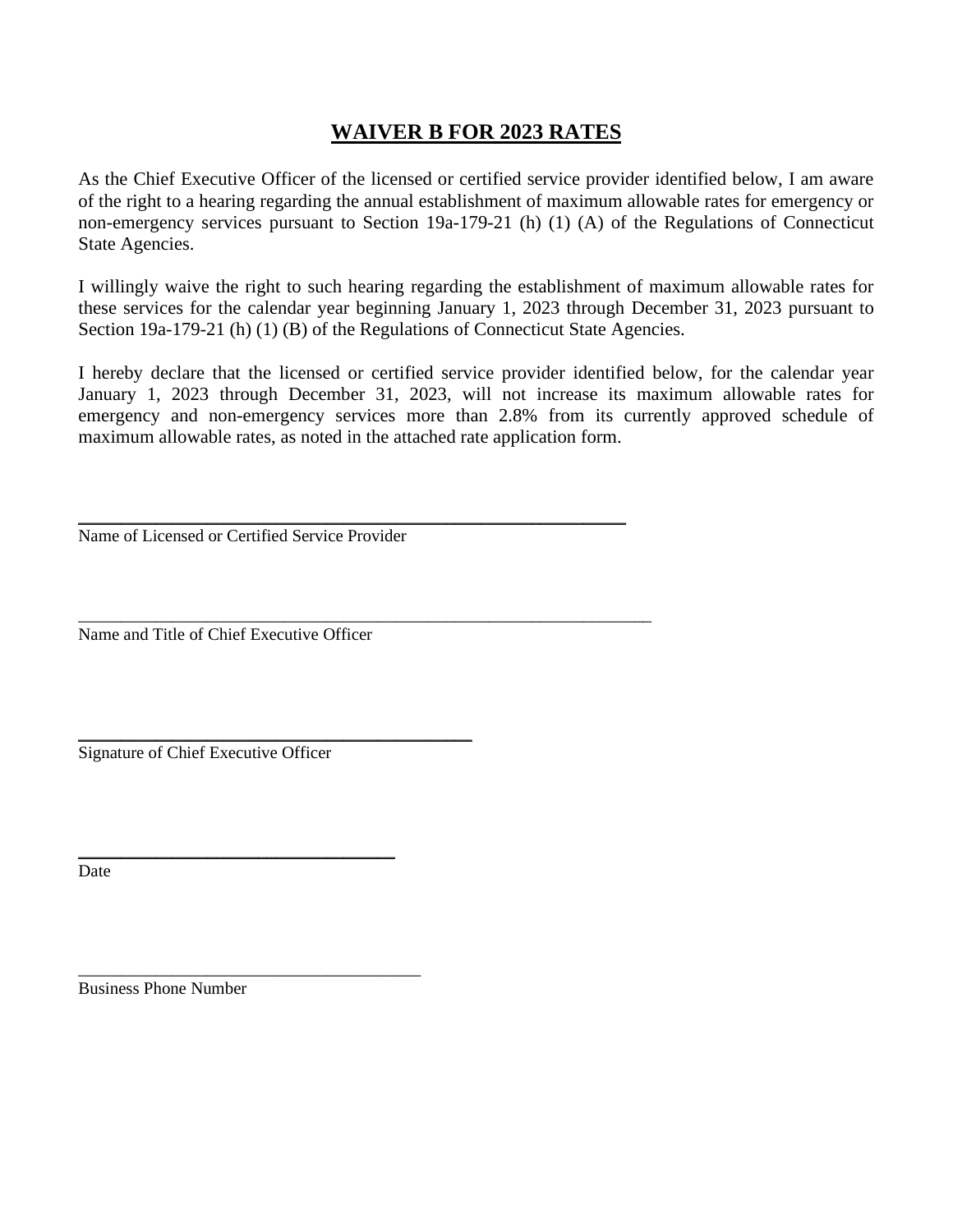# **CERTIFICATION TO BE COMPLETED IN THE PRESENCE OF A NOTARY PUBLIC**

### **2022 Application for 2023 Schedule of Rates**

STATEMENT: I solemnly swear that the statements and information contained in this Rate Application for 2023 rates, including the Rate Model, financial statements and all supporting schedules and documentation, are to the best of my knowledge and belief, true and accurate, and that only business expenses related to regulated ambulances and/or invalid coaches are included in the financial and statistical data submitted.

| Printed Name of Service Provider<br>License or Certification Number<br><b>Address of Service Provider</b><br>Printed Name and Title of Chief Executive Officer<br>Signature of Chief Executive Officer<br><b>Business Telephone Number</b><br><b>Business E-mail address</b> |  |
|------------------------------------------------------------------------------------------------------------------------------------------------------------------------------------------------------------------------------------------------------------------------------|--|
|                                                                                                                                                                                                                                                                              |  |
|                                                                                                                                                                                                                                                                              |  |
|                                                                                                                                                                                                                                                                              |  |
|                                                                                                                                                                                                                                                                              |  |
|                                                                                                                                                                                                                                                                              |  |
|                                                                                                                                                                                                                                                                              |  |
|                                                                                                                                                                                                                                                                              |  |
|                                                                                                                                                                                                                                                                              |  |
|                                                                                                                                                                                                                                                                              |  |

Printed Name of Notary Public / Commissioner of Superior Court

\_\_\_\_\_\_\_\_\_\_\_\_\_\_\_\_\_\_\_\_\_\_\_\_\_\_\_\_\_\_\_\_\_\_\_ Signature of Notary Public / Commissioner of Superior Court

**All service providers that charge for services rendered must sign and submit this Certification with their completed Rate Application to the Office of Emergency Medical Services no later than close of business (4:30 p.m.) on August 31, 2022.** The Rate Application shall be deemed incomplete unless ALL required information including this Certification form and any applicable Waiver form are completed and submitted to OEMS.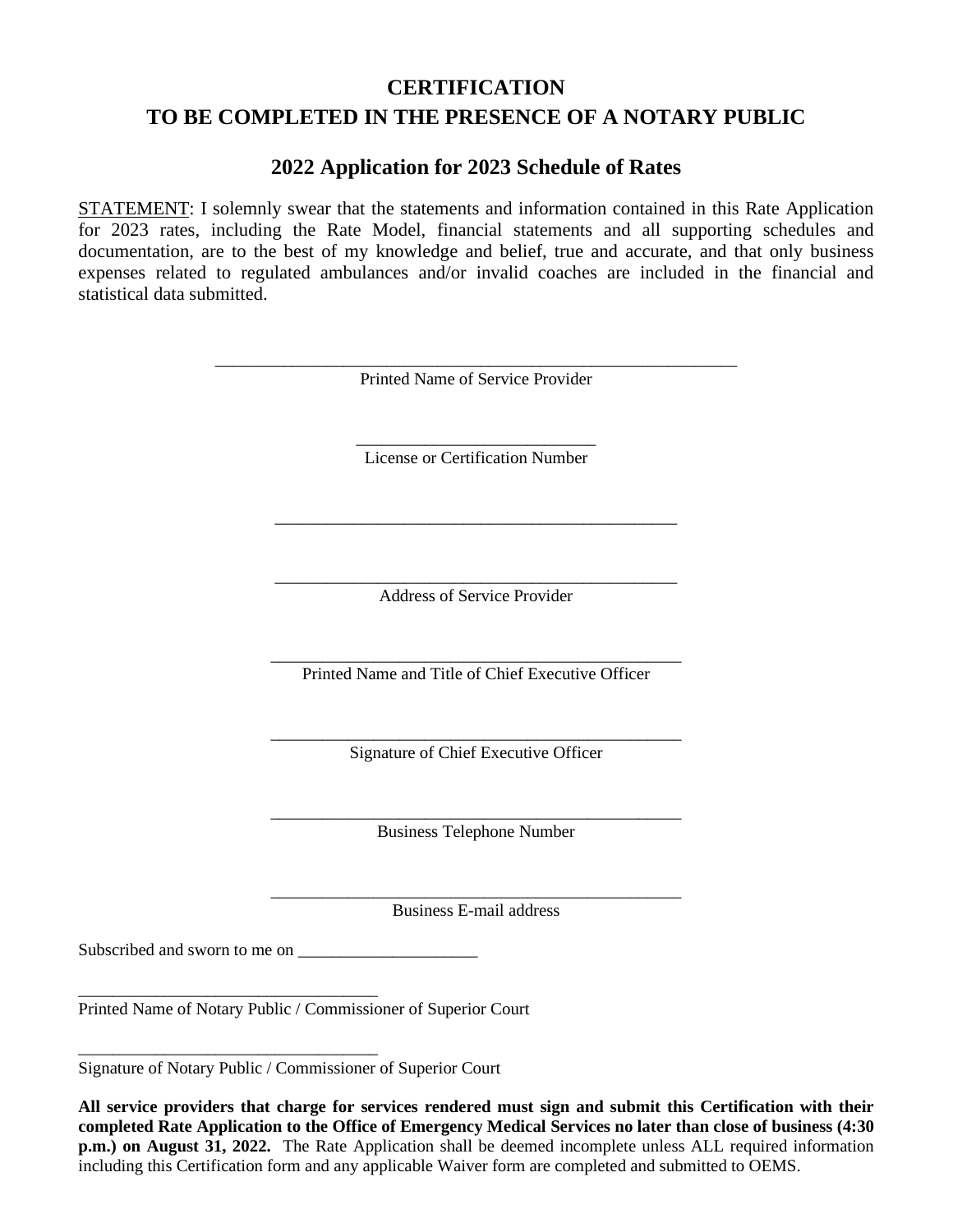# **Department of Public Health Instructions for Preparing the Short-Form Rate Application**

- **1. SUBMISSION DUE DATE** Ensure that your **Short-Form Rate application**, **Waiver Form**, and notarized **Certification**, are physically received by the Office of Emergency Medical Services in Hartford by **no later than the close of business (4:30 p.m.) on August 31, 2022.**
- 2. **SERVICE INFORMATION** Provide the name, address and fiscal year of the service provider as well as the name, title, telephone number and e-mail address of the contact person responsible for completing the rate application.
- 3. **2020 REVENUE INFORMATION** Line 18 of the spreadsheet (**Total Revenue)** is the only information required for this section. The additional fields are voluntary.
- 4. **2020 EXPENSE INFORMATION** Line 41 of the spreadsheet (**Total Expenses)** is the only information required for this section. The additional fields are voluntary.
- 5. **BASE CALL VOLUME** Line 66 of the spreadsheet (**Total Ambulance Base Calls)** is the only information required for this section. The additional fields are voluntary.
- 6. **CANCELLED AMBULANCE BASE CALLS** Provide the number of cancelled base calls.
- 7. **2023 REQUESTED RATES** Indicate "Yes" if you are requesting the Statewide Rate Schedule for 2023. Indicate "Yes" if you are requesting an increase in your currently approved maximum allowable rates that does not exceed 2.8% as calculated and presented on the spreadsheet for those providers that submitted a Waiver B form last year.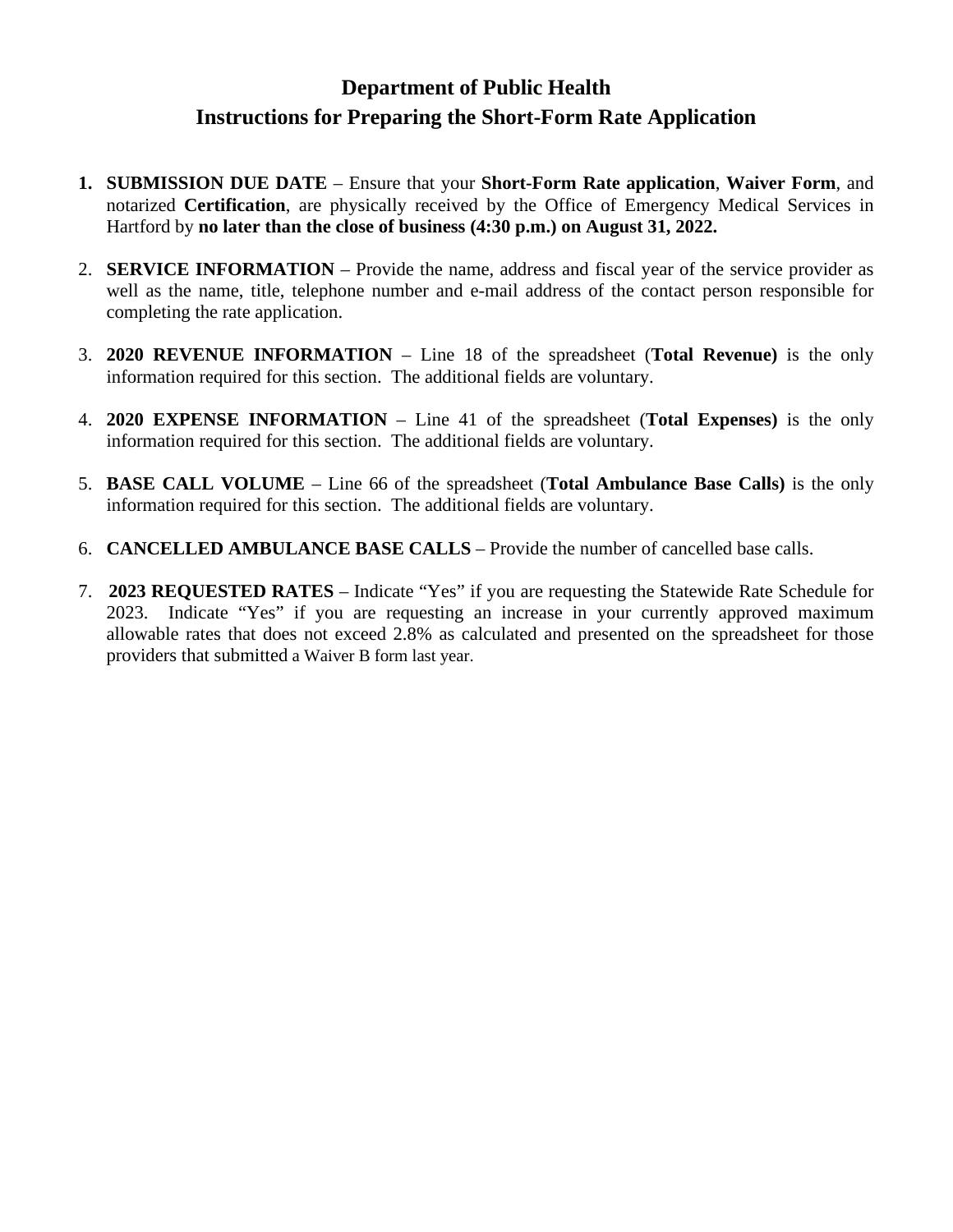## **2023 Short-Form Rate Application Checklist**

# Provider:

### **Ensure the following items are included in your rate application submission.**

### **Return the signed, completed Checklist with your rate application submission:**

### **2023 Short-Form Rate Application**

| Completed spreadsheet<br>1.                                                  |  |
|------------------------------------------------------------------------------|--|
| <b>Certification Form</b>                                                    |  |
| Certification form signed by the Chief Executive Officer and notarized<br>2. |  |
| <b>Waiver Form</b>                                                           |  |
| Waiver Form signed by the Chief Executive Officer<br>3.                      |  |
| Waiver A – accept Statewide Rate Schedule, or                                |  |
| Waiver $B$ – request higher rate increases (long form)                       |  |

**Name and Title of Preparer Date** 

\_\_\_\_\_\_\_\_\_\_\_\_\_\_\_\_\_\_\_\_\_\_\_\_\_\_\_\_\_\_\_\_\_\_\_\_\_\_\_

\_\_\_\_\_\_\_\_\_\_\_\_\_\_\_\_\_\_\_\_\_\_\_\_\_\_\_\_\_\_\_\_\_\_\_\_\_\_\_\_\_ \_\_\_\_\_\_\_\_\_\_\_\_\_\_\_\_\_\_\_\_\_\_\_\_\_\_\_

\_\_\_\_\_\_\_\_\_\_\_\_\_\_\_\_\_\_\_\_\_\_\_\_\_\_\_\_\_\_\_\_\_\_\_\_\_\_\_ \_\_\_\_\_\_\_\_\_\_\_\_\_\_\_\_\_\_\_\_\_\_\_\_\_\_\_\_\_\_\_\_\_\_\_\_\_\_\_\_\_\_\_\_\_\_\_\_

**Signature of Preparer**

**Phone Number of Preparer Email Address of Preparer Email Address of Preparer**